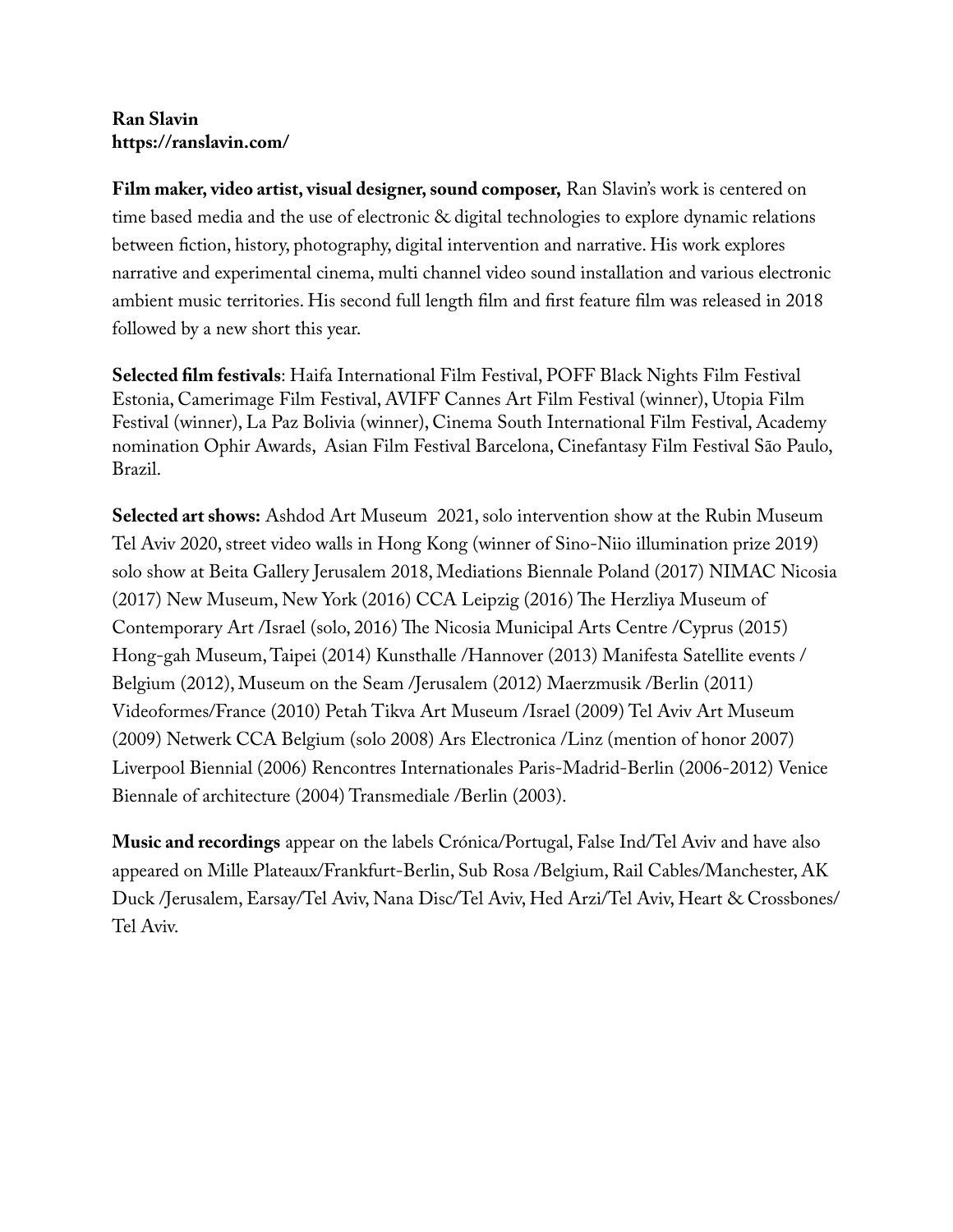1967 Born in Jerusalem Israel 1975-78 Lives in San Francisco 1983-1986 Lives in London 1985 Lives in Singapore 1986-1990 B.F.A. Betzalel Art Academy, Jerusalem 1990-current – Lives and works in Tel Aviv

## **SOLO EXHIBITIONS**

2021 Solo screenings at Tick Tack Gallery, Antwerpen, Belgium

- 2020 Rubin Museum, Tel Aviv
- 2018 Beita Gallery, Jerusalem
- 2018 Nicosa Art Center, NIMAC, Cyprus
- 2017 Haifa Museum of Modern Art, Israel
- 2016 Herzliya Museum of Contemporary Art, Israel
- 2013 Bet Hansen, Jerusalem
- 2012 Galerija Vartai, Vilnius, Lithuania
- 2012 Givon Gallery Tel Aviv, Israel
- 2009 La Tolerie, Videoformes, Clermont-Ferrand, France
- 2008 Netwerk Centre for Contemporary Art, Aalst, Belgium
- 2008 Tavi-Dresdner Gallery, Tel Aviv
- 2006 Media Nox gallery, Maribor, Slovenia
- 2006 The Third Ear, Tel Aviv
- 1996 Office in Tel Aviv gallery, Tel Aviv Israel
- 1994 Sadnaot Haomanim gallery, Tel Aviv Israel
- 1992 Yavne Art gallery, Yavne Israel
- 1992 Betsalel Art Academy gallery, Jerusalem Israel
- 1991 Beit Haomanim gallery, Jerusalem Israel

#### **AWARDS**

2021 Minister of Culture and Sports Award for the Arts, Israel

2021 Call for Dreams, honorable mention, Deep Focus Film Festival, Brooklyn, NY

2021 The Pais Award for Artist Book

2021 6480 Days, Best Film Ojo Movil Film Festival, Peru

2020 6480 Days, Short of the Year, Barcelona Spain

2020 Call for Dreams, best flm, Dreamer of Dreams Film Festival, UK

2020 Call for Dreams, best Film at La Paz International Film Festival, Bolivia

2020 Call for Dreams, best Film at AVIFF Cannes Film Festival, France

2018 Call for Dreams, best flm at Utopia Film Festival, Tel Aviv

2018 Call for Dreams, best actress, The European Independent Film Festival, Paris

2018 Ophir Awards nomination best production design, Israel

2018 The Sino x Niio Illumination Art Prizes, Hong Kong

## **CV**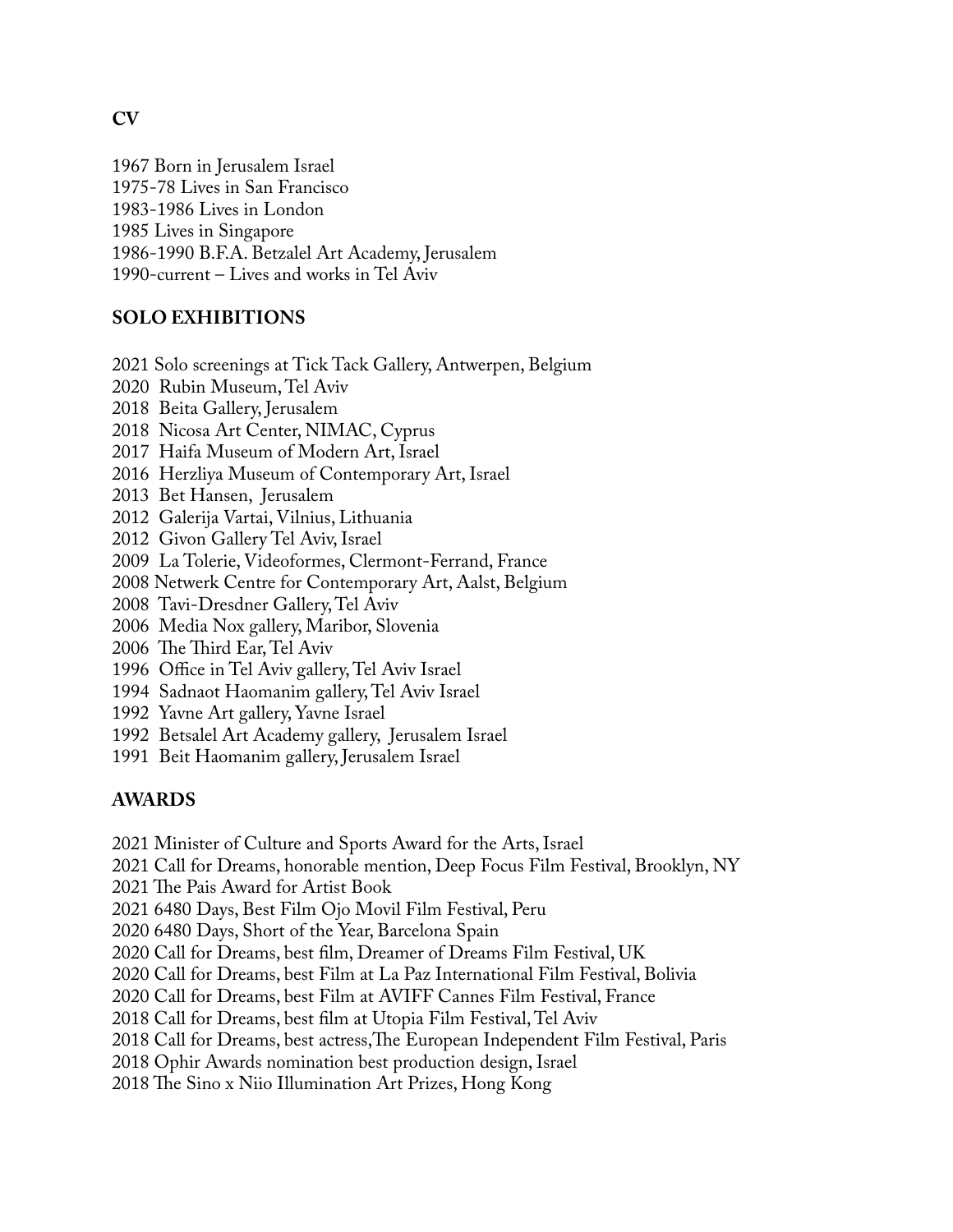2015 The Rabinovitch Foundation for Arts, catalogue funding 2015 Mifal Hapais exhibition grant 2011 New Fund for Cinema and Television 2007 Honorary Mention Prix Ars Electronica 2006 The Rabinovich foundation for the arts Cinema Project, Tel Aviv Israel 2006 Israel Lottery Council for the Arts, Israel 2006 Prize in Art and Design from the Ministry of Science, Pras idud Hayetsira 2006 The Rabinovich foundation for the arts – Cinema Project, Tel Aviv Israel 2004 Prize for music video 951 video awards, Tel Aviv Israel 2002 Prize for best music video at the 951 video awards, Tel Aviv Israel 2002 First prize for sound design of channel '5+' id's, Promax, Los angeles USA 1999 Best soundtrack for music of documentary flm 'Stress' at Doc-Aviv 1996 Prize for original director at the haifa music video competition, Israel 1994 The Young Artist Award, Tel Aviv Israel 1991 The Sharet Fund Award, Tel Aviv Israel

#### **FILMOGRAPHY**

2022 IRAQI PIJAMA, RONNY SOMECH DOCUMENTRY (30:00) 2020 SIX THOUSAND FOUR HUNDRED AND 80 DAYS (5:30) 2018 CALL FOR DREAMS (81:00) 2012 URSULIMUM 2009 THE INSOMNIAC CITY CYCLES (67:00) 2007 ALLENBY MOMENT (1:54)

## **FILMS / DRAMA SERIES IN DEVELOPMENT**

2021 Mecca (Feature Film) 2021 Lot (Drama Series) 2021 Monster (Feature Film)

## **VIDEOGRAPHY / INSTALLATION**

2021 4 Dreams 2019 Battlefelds 2018 The Floating Life 2017 In The Moment 2016 Variations Amud Anan 2016 World5 (5 videos) 2014 Negative Land (Self Portrait 7 hits) (Series) 2014 Car on Fire, Sunny Day 2012 Montefore Microphone 2012 Parallel Realities 2012 Smoke and Mirrors 2012 Ursulimum 2010 The Immaculate Virgin Conception/Sleep Through The Static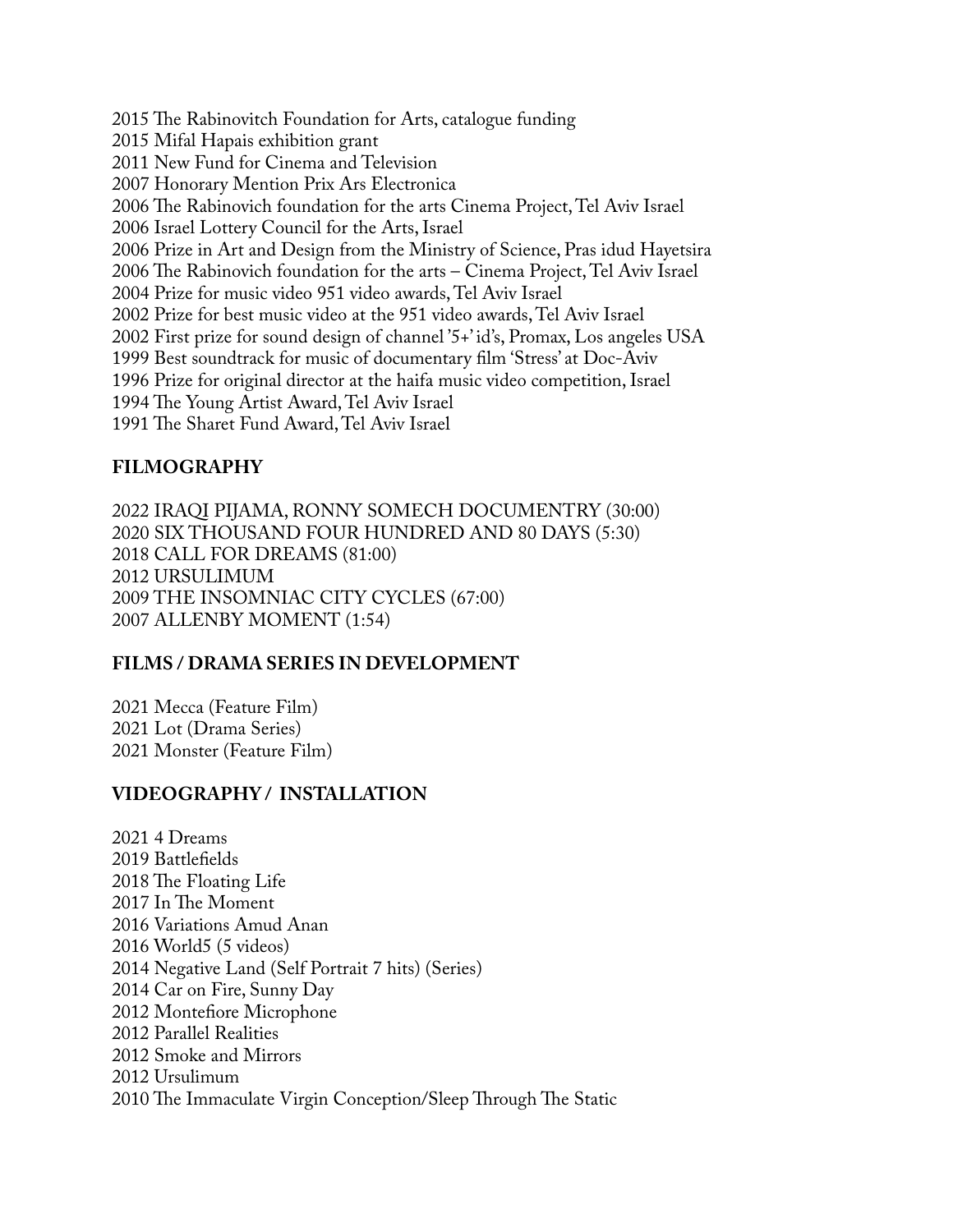2009 Everything Is Urgent 2007/8 Alenbi Moment, Highway Moment 2008 To Know Fire 2005 Facial Witness 2002-05 Invisible Harmonies 2005 Untitled 2005 Radio 2005 Golden Twilight Moments 2005 A RadiophonicFairyTale 2004 At The Burger Ranch 2004 You Are Beautiful 2004 The Silence 2004 Cit Oscillo 2004 Pixel Travels 2004 DreamZone 523 2003 North Station DM528 2003 Nowa Huta/Preview Skin 2002-2008 Organic Urbanic/Tender Prey 2002 Informer 1997-2002 Mercedes Camels From The Holyland 1996 Intifada Offspring 2002 Hollow 1997-2002 Omni 1/1.7 1996 Hotel Rooms / Airports

#### **FILM FESTIVALS**

Ojo Movil Film Festival ,Peru (6480 Days Winner Best Film) Psarokokalo Festival, Greece 2021 Bastalavista International Genre Film Festival Ravenna Nightmare Film Festival, Italy 2021 Festival of Nations 2021 Lift Off Film Festival 2021. London 2021 Utopia Film Festival, Tel Aviv 2021 *6480 Days* 2nd Dreamers Of Dreams Film Festival 2020. London 1st Uk Film Review Film Festival, 2020 3rd UAF Urban Audio-Visual FIlm Festival, Lisbon 12-15 November 2020. 10th Cinefantasy International Fantastic Film Festival São Paulo, Brazil 7thThe FICLAPAZ – La Paz International Film Festival, Bolivia 16th ADAF Athens Digital Arts Festival, Greece 9th AVIFF Cannes Art Film Festival, France (winner-Online Award) 59th Ficci, The International Film Festival of Cartagena De Indias, Cartagena, Colombia 22nd Shanghai International Film Festival (market) 1st Through the Looking Glass International Film Festival Milano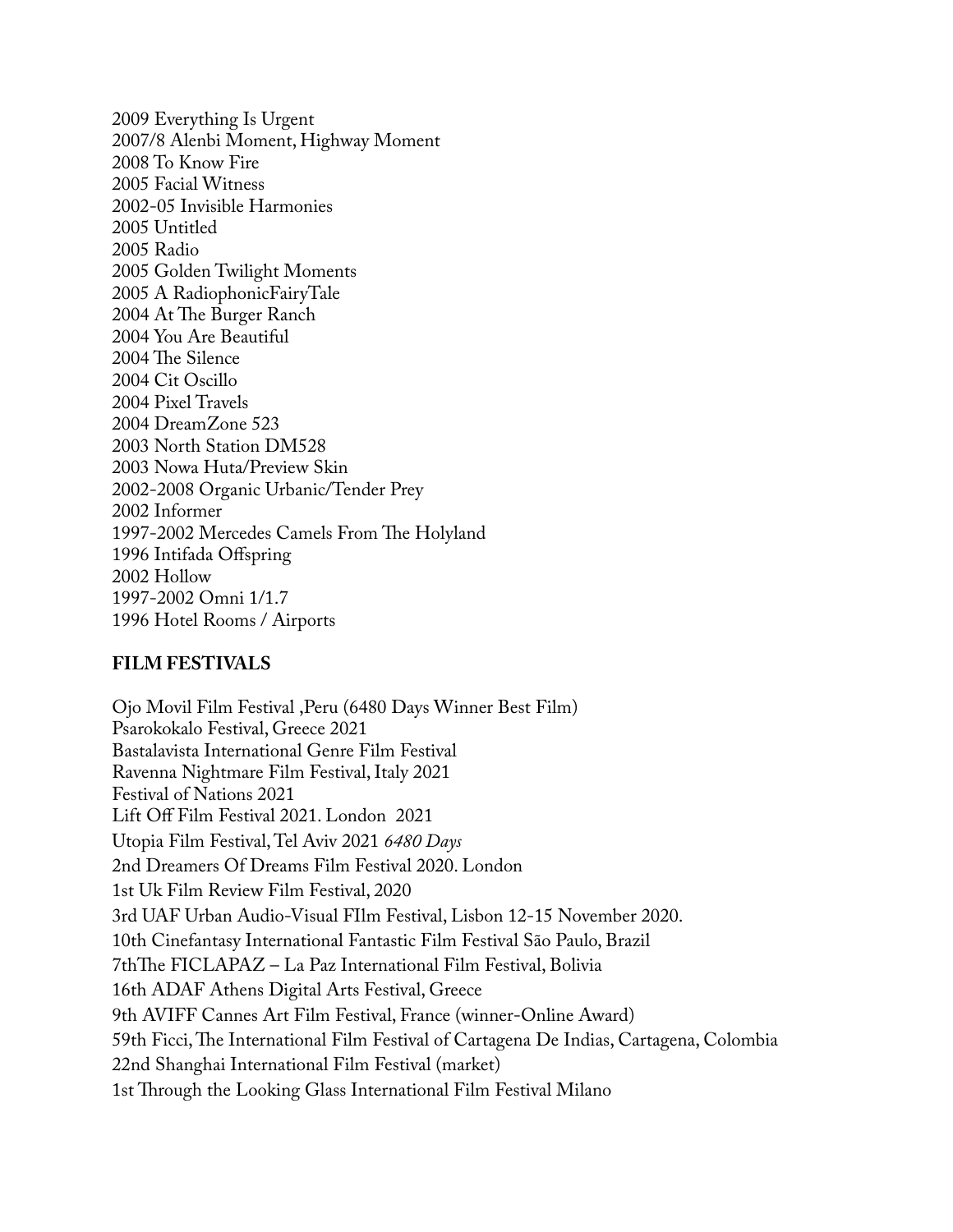12th Cinalfama Film Festival, Lisbon 7th Asian Film Festival Barcelona, Official Panorama Section, 23rd UK Jewish Film Festival, London 17th Mindanao Film Festival, Philippines 9th Nunes International Film Festival, Barcelona 7th Cine Kasimanwa, The western Visayas Film Festival, Philippines 34th Haifa International Film Festival, Israel 22nd POFF Black Nights Film Festival Tallinn, Estonia 26th Camerimage Film Festival Directors & Cinematographers Debut Competitions, Poland 4th Utopia Film Festival, official selection (winner Best Film) Israel 13th Ecu The European Independent Film Festival (winner Best Actress) 17th Cinema South International Film Festival, Israel Academy nomination (Ophir Awards) best production design, Israel Torino flm festival /Italy 2007

## **SCREENINGS & INSTALLATIONS**

2021 Nakanojo Biennale, Japan 2021 Arche, Architecture of the Universe, Venice 2021 Ashdod Museum of Art 2021 Eilat abandoned Airport Terminal 2020 Call for Dreams screens art The Tel Aviv Cinematheque VOD channel and Yes Satellite Networks VOD 2020 Spectacle Theatre (Brooklyn NYC) online Twitch transmissions 2019 4 screenings of film and videos at The Macro Asilo Museum, Rome 2019 7 month theatrical screenings of Call For Dreams, Tel; Aviv Cinematheque 2019 Ursulimum, The Larva Society for Psychical Research, Jerusalem Artists 2019 Screenings and talks at AFAR Forest residency program, Carmel Forest 2018 "Newtopia" screened on the Tsim Sha Tsui Centre & the Empire Centre Hong Kong. Winner at the The Sino x Niio Illumination Art Prizes 2018 UrsulimumADAF (Athens Digital Art Festival) 2018 Various works at times square billboards, New York City 2018 Screenings at Kelim Choreography Centre Bat Yam 2017 Virtual Garden, art between virtual and analogue reality. Poznan game arena. 2017 Ursulimum screening at Bangkok Underground Cinema Shorts – Noise Market 7 at the Bangkok underground flm festival 2017 The Floating Life at The Wrong Biennale curate by Sharon Toval 2017 The Floating Life (1 channel) at The Roundhouse, London at TLV-LDN 2017 Art Summer Nights The Norman Series, The Norman Hotel Tel Aviv 2017 Ursulimum screens in a program at The Jerusalem Film Festival 2017 Variations Amud Anan, OSTRALE Biennale Germany, Dresden. 2017 Ursulimum at Data Cities, Centre Des Arts Enghien-Les-Bains / France 2017 Variations Amud Anan, Terra Mediterranea NIMAC, Nicosia, Cyprus 2017 The Philharmonic Installation (with Nevet Yitzhak)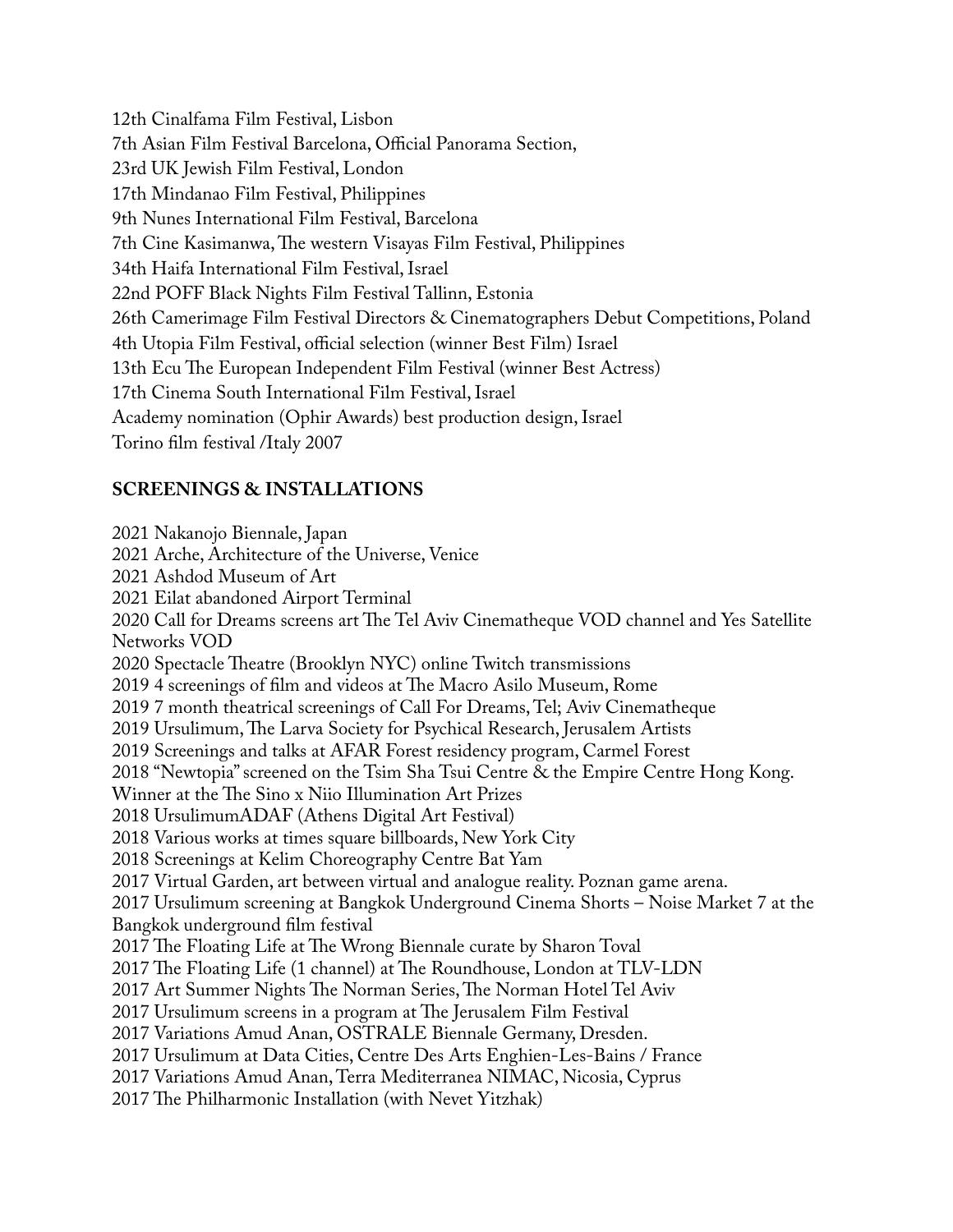2016 Installation 24, (permanent installment) Beit Hatfutsot Museum, Tel Aviv

2016 Staring Back at The Sun, New Museum, New York

2016 Staring Back at The Sun, Casa do Povo, São Paulo

2016 Staring Back at The Sun, International House, Philadelphia

2016 Staring Back at The Sun, Zacheta National Gallery, Warsaw

2015 EyeVersion2 installation at Block Club TLV

2015 Video work at Fresh Paint art fair

2015 Israeli videoart at Betonbox, Dusseldorf

2014 "The Insomniac City Cycles" at The Store, Tel Aviv

2013 Untitled +Eye outdoor screening at Teder Tel Aviv

2012 Smoke and Mirrors, at Les Rencontre Internationales, Palais de Tokyo, Paris

2012 Montefiore Microphone at Ultrasound Festival, Tmuna Theatre, Tel Aviv

2012 Smoke and Mirrors in Aiva's program at the Belgrade Art Fair, Serbia

2012 The Burger Branch at "Boidem" Bikurei Haitim Centre, Tel Aviv

2012 Everything Is Urgent and Ursulimum installations at Mediations Biennale, Poznan Polin

2012 Tel Aviv Speed Show" a group exhibition Tel Aviv

2012 Ursulimum installation at the ART+ Hotel Tel Aviv

2012 Ursulimum at FILE/ Gallery SESI at FIESP, Ruth Cardoso Cultural Center, Sao Paulo, Brazil

2012 Smoke and Mirrors screening at The Annual Video Art and Experimental Film Award, The Jerusalem Film Festival

2012 Alenbi Moment, vahm 12 Columbia Festival Cinetoro

2012 Alenbi Momen, Ivahm 12 Galicia/ CEGAI (Filmoteca Gallega)

2012 Alenbi Moment, Ivahm 12, Madrid

2012 Ursulimum screening at the Athens Video Art Festival

2012 Smoke and Mirrors screening at AIVA, Angelholm International Video Art Festival/ Sweden

2012 Ursulimum screening in competition at Prix de Creation, Videoformes, France

2012 Untitled screening at Sonikfest, Brooklyn New York

2012 Ursulimum is exhibited at the Regional Museum of Baroque, Noto, Italy

2012 The Insomniac City Cycles screening at Abaton, Elbphilharmonie Hamburg

2011 The Insomniac City Cycles screening at MaerzMusik 2011/ Cinema Babylon, Berlin

2010 Solo event at The Tel Aviv Museum of Art, Sculpture garden

2010 The Insomniac City Cycles screening in Curitiba, "Mostravideo" program, Brazil

2010 The Insomniac City Cycles screening in Belo Horizonte, "Mostravideo" program, Brazil

2010 Sequences; Identities/ Installation/ A film commission, The Jewelry Biennale/ The Israel Museum, Rammat Aviv

2010 The Insomniac City Cycles screening at Rote Flora, Hamburg

2010 The Insomniac City Cycles screening  $+$  Q&A at the Center For Contemporary Arts, Kalisher 5 st, Tel Aviv

2009 The Insomniac City Cycles at UltraSound 09 featuring the Uganda Label Night, Tmuna Theatre, Tel Aviv

2009 The Insomniac City Cycles at the Haifa Cinematheque

2009 The Insomniac City Cycles at the Third Ear Cinema, King George 48 st Tel Aviv

2009 The Insomniac City Cycles at the Third Ear Cinema, King George 48 st Tel Aviv

2009 The Insomniac City Cycles at festival Image de Ville, Aix-en-Provence France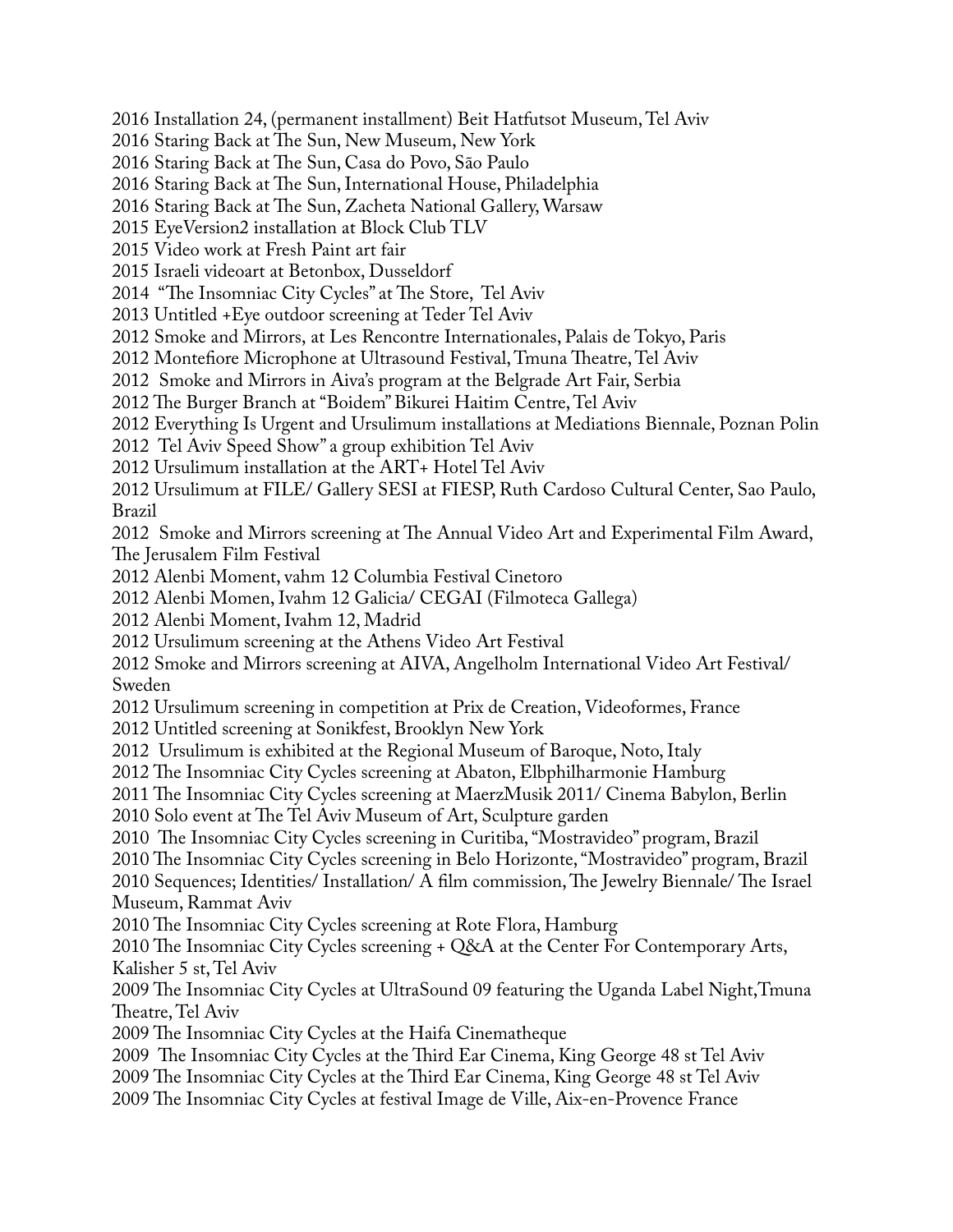2009 The Insomniac City Cycles at the Third Ear Cinema, King George 48 st Tel Aviv

2009 The Insomniac City Cycle, London International Festival Of Exploratory Music 2009 Everything Is Urgent at CologneOFF V

2009 The Insomniac City Cycles at the Tel Aviv Cinematheque

2009 The Insomniac City Cycles at the Tel Aviv Cinematheque

2009 The Insomniac City Cycles at the Haifa Cinematheque

2009 Tuesday The Insomniac City Cycles Cycles at the Shderot (Darom) Cinematheque

2009 Sunday The Insomniac City Cycles at the Shderot (Darom) Cinematheque

2009 Saturday at 15:00 The Insomniac City Cycles at the Tel Aviv Cinematheque

2009 Everything Is Urgent at Festi Valdemerne, Paris

2009 The Insomniac City Cycles at the Jerusalem Cinematheque

2009 Premier of The Insomniac City Cycles, Icon Film Festival, Tel Aviv Cinematheque

2009 The Insomniac City Cycles at the Rosh-Pina Cinematheque

2009 The Insomniac City Cycles (part 1-4), Icon Film Festival, Tel Aviv Cinematheque

2009 Insomniac City (part 3) and "Everything Is Urgent" on Souvenirs From Earth, the European Cable Network

2009 Organic Urbanic screening at the Israel Museum of Art

2009 Everything is urgent at Cannes Inernational Contemporary Art Fair, France

2009 The Insomniac City Cycles at the 45th Pesaro Film Festival, Italy

2009 Insomniac City 3 channel installation the Videoformes, Clermont-Ferrand, France 2009 4 screenings in the third ear cinemas, Tel Aviv

2008 Insomniac City (part 3) screening at the opening of Plateaux festival, Contemporary Arts Centre, Torun, Poland

2008 Insomniac City (part 3) at the International Triennale of contemporary Art, Prag 2008 "Alenbi Moment" screening at Rencontre Internationales, Berlin/ Haus der Kulturen der Welt

2008 A monographic screening of works at Audiovisiva, Milan

2008 Alenbi Moment at the at theRencontres Internationales Paris-Madrid-Berlin Madrid 2008 Organic Urbanic at Atlas of the Future, Centre for Contemporary Culture Strozzina, Florence

2007 Insomniac City at the International Festival for Cinema and Technology, Florida/ 2007 8-video screenings-special focus at the 25th Torino Film Festival, Italy

2007 "ALENBI MOMENT" Video screenings at the The Rencontres Internationales Paris-Madrid-Berlin, Paris

2007 Insomniac City (part 3) screening at Kassel Documentary Film and Video Festival, Kassel Germany

2007 Exhibition of Live Cinema @ i-Dissabtes, Caixa Forum, Barcelona

2007 Insomniac City (part 3) at the Babylon Movie Theatre, Rencontre Internationales, Berlin 2007 "Alenbi Moment" at Laptopia,levontin 7 Tel Aviv

2007 nsomniac City (part 3) at the Circulo de Bellas Artes, Rencontres Internationales, Madrid 2007 "The Silence" at VIDEOFORMES 07, Clermont-Ferrand (Auvergne) France

2006 Insomniac City (part 3) screening at the Rencontres Internationales Paris-Madrid-Berlin, Jeu De Paume, Paris

2006 Insomniac City (part 3) screening at the Rencontres Internationales Paris-Madrid-Berlin, Jeu De Paume, Paris

2006 Insomniac City (part 3) screening at the Cabanis Media Center in Toulouse, France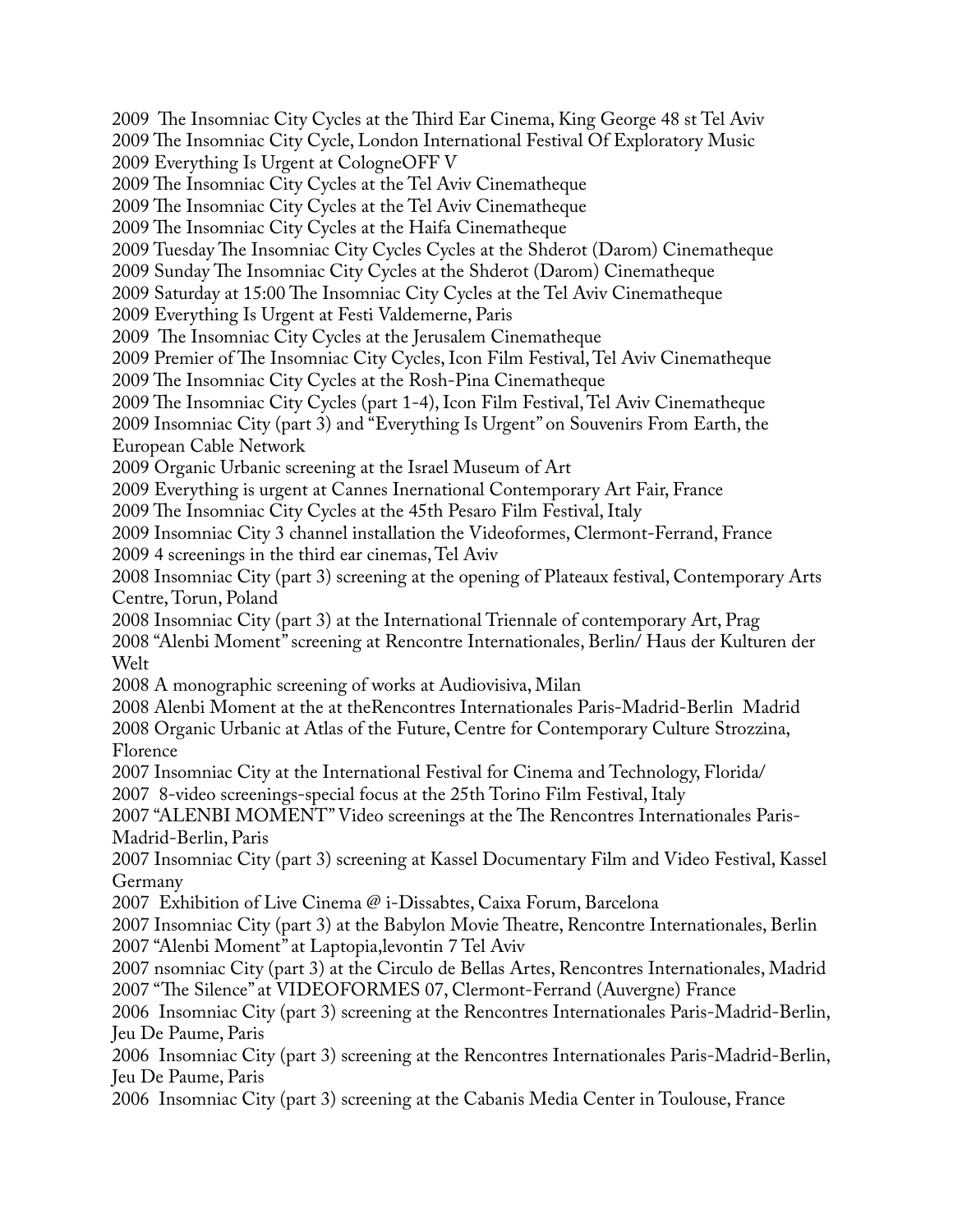2006 Insomniac City (part 3) screening at Electrosa, Rosa, Jerusalem 2006 Insomniac City (part 3) at the Unsound music festival, Krakow 2006 Insomniac City (part 3) screening at the Wormhole Saloon, The Whitechapel Art Gallery, London 2006 "Untitled" at optica video festival, Gijon, Spain 2006 Insomniac City (part 3) screenings at the Big Screen, Liverpool 2006 Insomniac City (part 3) screening at Pulsar, The Caracas Contemporary art museum, Venezuela 200 Untitled' and You Are Beautiful' on street led screens in Ljubljana, at the Visual Sound project, Slovenia 2006 Insomniac City (part 3) screening at Double Exposure, Makor Gallery, New York 2006 Insomniac City (part 3) screening at the MIVAEM Biennal, Montreal Canada 2006 Insomniac City (part 3) screenings at the Liverpool Biennale, part of Hiding City-Seeking City program, Liverpool 2006 Insomniac City (part 3) screening at UGANDA, Jerusalem 2006 Insomniac City (part 3) screening at – C/SIDES, International Convention Center, Jerusalem 2006 Insomniac City (part 3) screening at "Intervention in public space" at the THIRD EAR, Jerusalem 2006 8-10/8/06 – Insomniac City (part 3),LIVE CINEMA NIGHTS, ISEA 2006, Zero One San Jose, California 2006 "Beauty Queen 1666" at Found Footage/Cultural Recycling/Intersections, the 23rd Jerusalem Film Festival 2006 Insomniac City (part 3) at the "Details of Sound" festival, Ukraine 2006 Insomniac City (part 3) screening at Ozen5, the Third Ear's cinema 2006 Insomniac City (part 3) showing at 66 East: Centre for Urban Culture, Amsterdam 2006 Insomniac City (part 3) screening at 'Hors Pistes' medium length flm festival, the Pompidou Center, Paris 2006 Insomniac City (part 3) screening on Israeli channel 2 TV 2006 Organic Urbanic screening on the Brooklyn and Manhattan cable TV at 10 pm, New York US 2006 Untitled' screening at Diapason Gallery, New York US 2006 nsomniac City (part 3) at Projekt Migration,  $K\overline{A}$ ¶ln Germany 2005 Insomniac City (part 3) at 'Architectural Patterns', Center for Contemporary Arts, Kalisher 5, Tel Aviv 2005 Insomniac City (part 2) at Documentaire Sur Grand Ecran, Paris 2005 Golden Twilight Moments, Radio, A RadioPhonic Fairytale, at L'entrepot Cinema, Rencontre Internationales, Paris 2005 Insomniac City (part 2) at the Rencontres Internationales Paris-Madrid-Berlin, Jeu De Paume, Paris 2005 Insomniac City (part 1) at the annual museum night, Jewish Historical Museum, Amsterdam Holland 2005 Triggers Of Violence at the 291 Gallery, London UK 2005 Insomniac City (part 2) at the 27th festival Cinema Mediterranean en de Montpellier, France 2005 Insomniac City (part 2) + Organic Urbanic at Uganda Jerusalem Israel 2005 Untitled, Connectors festival, Sonic Arts Network, Curated by Kurt Ralske, Bristol UK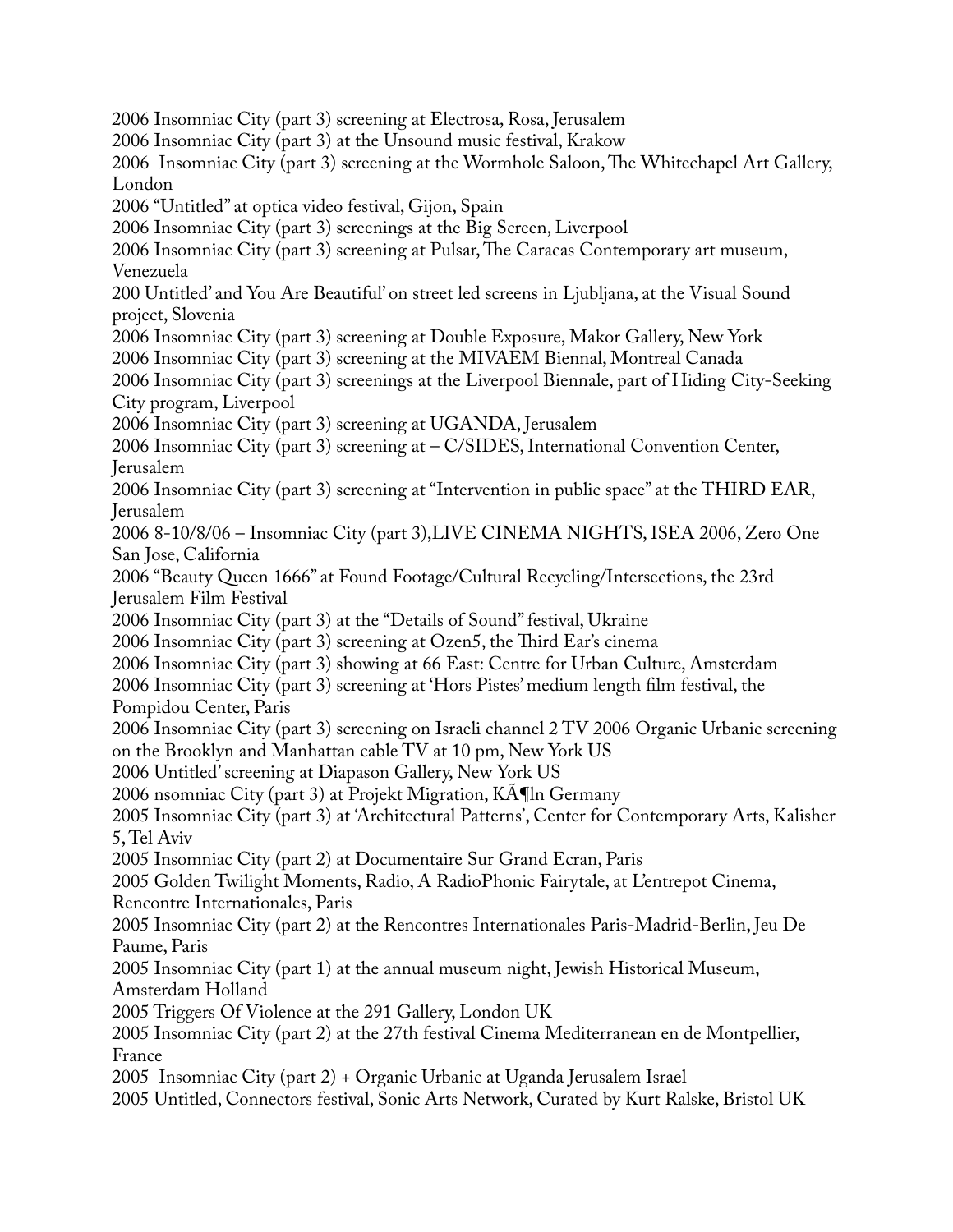2005 Insomniac City (part 3) ctrl\_alt\_del, 9th International Istanbul Biennial, Turkey 2005 Insomniac City special screening of vers3, friday 24:00 cinematec Tel Aviv 2005 Insomniac City/ Smadar Cinema, Jerusalem Israel 2005 Insomniac City (part 2) at the Rubin Museum, Tel Aviv Israel 2005 Insomniac City (part 2) at the Cinematec Jerusalem Israel 2005 Insomniac City (part 2) at the Cinematec Haifa Israel 2005 Insomniac City (part 2) at the Cinematec Tel Aviv Israel 2004 North Station at Transmediale, Berlin 2004 Video Bar, Saluna, Tel Aviv Israel 2004 Insomniac City (part 1) at the Israeli Pavilion/ 9th Venice Biennale of Architecture, Venice Italy 2004 Video as Urban Condition, Traveling exhibition, Ambient Tv, London UK 2004 A monographic screening of works, Isratim, Israeli Film Festival, Paris France 2004 Organic Urbanic at the Jewish Museum, New York USA 2004 Dream Zone 537 at the Cinematheque, Jerusalem Israel 2003 Screening of Nowa Huta + Organic Urbanic at club Krowaderska 52, Krakow, Poland 2003 Organic Urbanic at E-Phos video festival, Athens, Greece 2003 01/10/03 Organic Urbanic Screening in Beijing, China 2003 17/11/03 Mercedes Camels From The Holyland screening as part of the Rencontres Internationales Paris-Madrid-Berlin

# **GROUP EXHIBITIONS**

2021 Cooking for the Apocalypse, Helsinki

2020 Assemblage Staircase Gallery, Tel Aviv

2019 Disorientation, The Artists Studios, Jerusalem

2019 D/EVOLUTION, Venice Biennale, Italy

2018 The Larva Society for Psychical Research, The Artists House, Jerusalem

2018 OSTRALE Biennale opening in Malta with "Variations"

2017 Digital Junkies in strange Times CD through found speakers installed at the Cuckoos Nest, Jaffa

2017 Israel Contemporary Art from Tiroche Deleon collection, Modern Art Institute, Kiev

2017 Mediations Biennale, Poznan Poland

2016 Imago Mundi at the Pratt Institute, Brooklyn (NY)

2016 Artis: Staring Back at The Sun, Towson University, Baltimore

2016 – No Graphics, group show at HIT faculty, Hulon Israel

2016 – Universum, The International Photography Festival, Tel Aviv

2015 Map of the New Art, Fondazione Giorgio Cini, Island of San Giorgio Maggiore, Venice

2015 There Is There Group exhibition, curated by Sivan Gross at Start Gallery Tel Aviv

2015 Recurrence: Rituals, Place & History, NIMAC art centre, Nicosia, Cyprus

2014 Ghost at The Return Of Ghosts, The 4th Taiwan International Video Art Exhibition,

Hong-Gah Museum, Chew's Culture Foundation, Taiwan

2014 Scenery2 3 channel installation at Becoming curated by Sharon Toval, Hansen House, Jerusalem

2014 Ursulimum installation in Private Nationalism, Dresden DE at Ostrale`14 Curated by Rita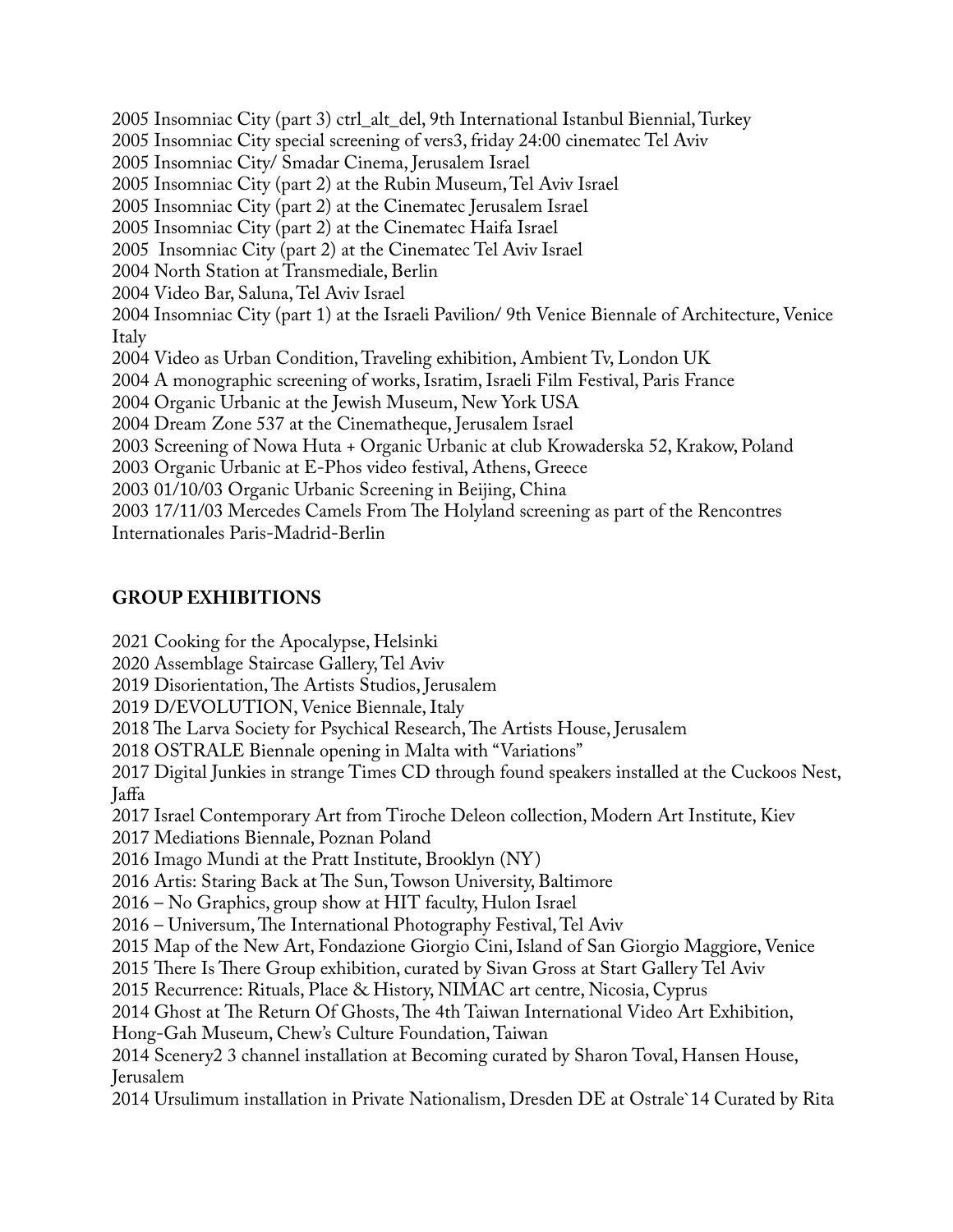Varga and Márton Pacsika 2014 The 8th edition of Bains Numeriques festival, Enghien-les-Bains, France curated by Emmanuel Cuisinier 2014 Informer at Ecological Greenhouse, Ein Shemer, Israel 2014 Ursulimum at m 21 Gallery, Zsolnay Cultural Quarter Curated by Rita Varga & Márton Pacsika ,Pecs, Hungary 2013 Iconophilia, Notre Dam centre, Jerusalem/ Curated by Lea Abir and smadar Keren 2013 Weightless, Kunsthalle faust, Hannover 2013 The Dark Outside, Murrays Monument, The Galloway forest, Scotland 2013 Larger then Love soundtrack w/Shony Rivnai, Temp Art Space, New York 2012 Ursulimum at the exhibition "New Codes" The Athens Video Art festival 2012 "Boidem" group exhibition, Bikurei Haitim Centre, Tel Aviv 2012 Everything Is Urgent and Ursulimum installations at the Mediations Biennale, Poznan Polin 2012 Ursulimum at FILE 2012/ Gallery SESI at FIESP, Ruth Cardoso Cultural Center, Sao Paulo, Brazil 2012 The Insomniac City Cycles installation at the group exhibition "Augmented"/ "Al Hatsuk" Gallery, Netania Israel 2012 30/5-4/6 – Ursulimum installation Cosmopolitan Stranger/Hotel de inmigrantes, Manifesta 9, Hasselt, Belgium 2012 Ursulimum installation at Museum on the Seam (Mots) Jerusalem 2011 Group show/ Visual Rock Music perspectives in Israel/ Beit Haomanin Tel Aviv 2011 Best of the Best, Givon Gallery 2011 The Art Of Urban Intervention M-Galerie Emila Filly v Usta nad Labem, Czech Republic 2010 Tender Prey/Organic Urbanic Video installation at The Artist Residence, Herzeliya, Israel 2010 The Immaculate Virgin Conception/Sleep Through The Static  $@$  White Plot/ CCA, Kalisher 5 st, Tel Aviv 2009 "Untitled" at Galerie Leminotaure, "White Night", Paris 2009 "Show Of Shows and recent works", group exhibition, Gallery Givon, Tel Aviv 2009 On the spot/ Ein hod Israel 2009 Gallery Givon, Tel Aviv 2009 Tender Prey and Disco Tuner Video installations at the Tel Aviv Museum of Art 2008 Insomniac City (part 3) 3 channel video installation at the Petah Tikva Museum of Art, Israel 2008 Tender Prey 2 channel video-sound installation at Plateaux festival, Contemporary Arts Centre, Torun, Poland 2008 D&A Contemporary Photography, Tel Aviv 2008 "Animal", group exhibition at Agora Art, Tel Aviv 2008 "To Know Fire" Group exhibition at Florentin 45 Contemporary Art, Tel Aviv 2008 Digital Landscapes, exhibition at the University Gallery, Tel Aviv 2007 nsomniac City (part 3) at the "Transport(s) Urbain(s)" Exhibition, Saint Lizier, France 2007 LEGO/ At The Heder Gallery, Tel Aviv 2007 Essays on Radio at Mao Lounge, 21:00 club transmediale / DISK, Berlin 2007 'Untitled" – video installation at the Petach Tikva Museum, Israel 2007 ["Visual Sound"] National Museum, WRO 07, Wroclaw, Poland 2007 ["Visual Sound"] Goethe Institute, Dakar, Senegal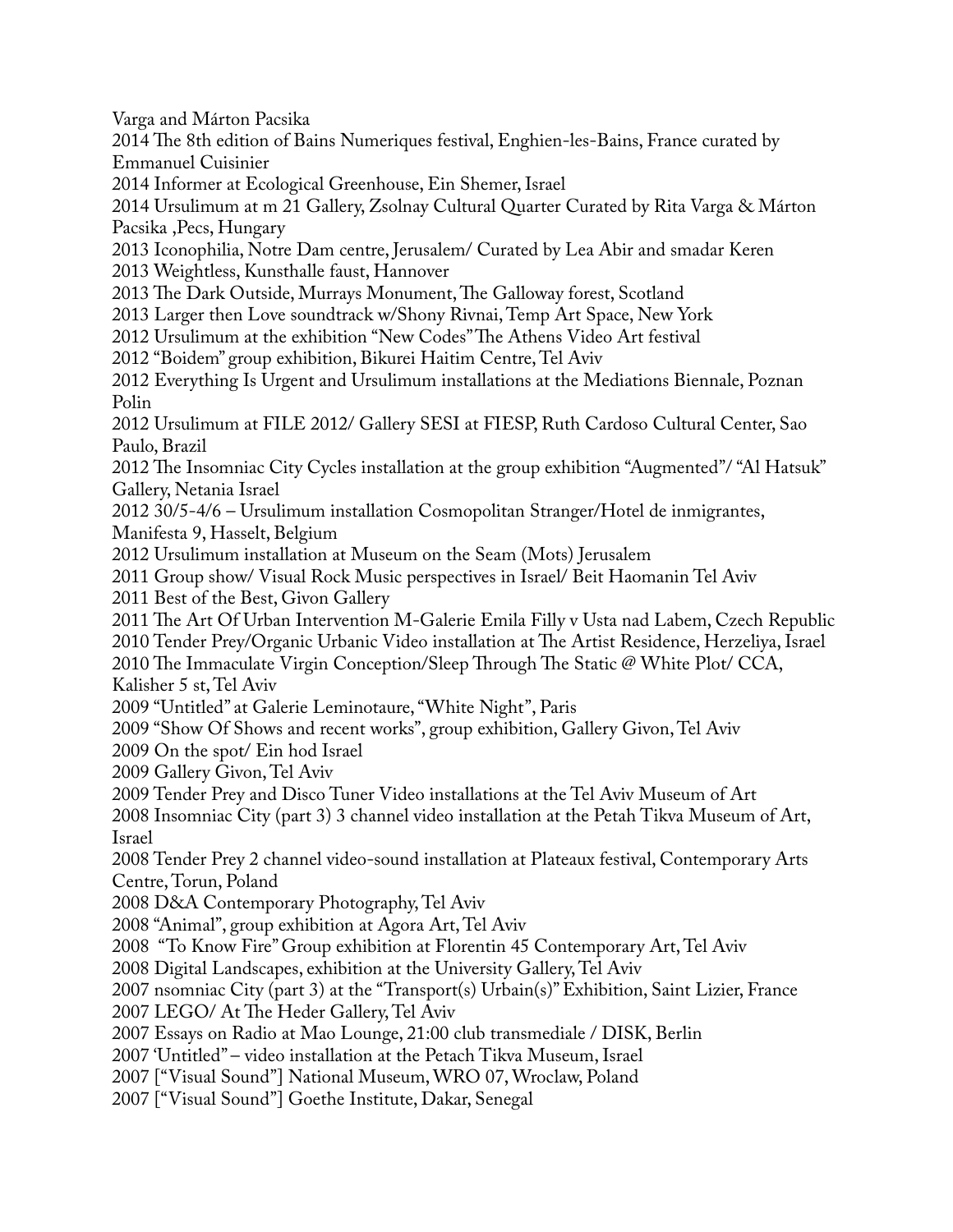2007 ["Visual Sound"] Insa Art Space of the Arts Council Korea , Seoul, Korea 2007 ["Visual Sound"] Luigi Pecci Museum, Florence-Prato, Videominuto Festival 2007 ["Visual Sound"] International Short Film Festival, Detmold, Germany 2007 ["Visual Sound"] Kuenstlerverein Malkasten, Duesseldorf, Germany 2007 ["Visual Sound"] Videoart Festival Miden, Kalamata, Greece 2006 Insomniac City (part 3) installation at Espace Croise, Roubaix, France 2005 Insomniac City (part 2) at Audio-Frames, Lille France 2005 Invisible Harmonies video at the group exhibition "pass" at 'beit haomanim' gallery, Tel Aviv Israel 2005 Drawing the lines/ West London Synagogue, London UK 2005 From club straight to museum', Pixelache, Helsinki 2005 Chalet 05, 'From club straight to museum', Club Transmediale, Berlin 2004 North Station at Transmediale, Berlin 2004 UltrasSound,Tmuna Theatre, Tel Aviv Israel 2004 Ex-Central Station, Bamat Meitsag,Tel Aviv Israel 2004 Un cabinet de curiosite , Espace Piano Nobile, Geneva Switzerland 2003 Organic Urbanic at the Og event Tel Aviv Israel 2003 Mercedes Camels from the Holy Land at the Transmediale VideoLounge, Berlin Germany 2003 Random\_Inc: Walking in Jerusalem: Pirate radio stations feat: Ran Slavin,Eran Sachs,Podewil, Berlin 2003 Spatial Lines video screening at Club Transmediale, Berlin Germany 2003 Rencontres Internationales Paris-Madrid-Berlin 2003 Organic Urbanic at [pixelache], Helsinki Finland 2003 Organic Urbanic at the Helena Rubinstein Pavilion, Tel Aviv Museum of Art, Israel 2003 Organic Urbanic and Mercedes Camels at Moov03: Digital Convergence, New York USA 1997-2002 'Repeat' at the Haifa Museum for Contemporary Art, Haifa Israel 1997-2002 'During Construction' at the Haifa Museum for Contemporary Art, Haifa Israel 1997-2002 'Videotheque' Frument and Putman gallery, Paris France 1997-2002 'Mission Impossible' at the Cinematheque, Tel Aviv Israel 1997-2002 'After Rabin, New Art From Israel' at the Jewish Museum, New York USA 1997-2002 'Retail Price' at the Pyramid gallery ,Haifa Israel 1997-2002 'Intimacy' at Habama Theatre, Jeruslaem Israel 1997-2002 Closing Show', Hamumche gallery, Tel Aviv Israel 1997-2002 'Voyeurism' at the Mehoga night gallery, Tel Aviv and at the Bama Theatre, Jerusalem Israel 1997-2002 'A night at the Video' , at Tal Esther gallery, Tel Aviv Israel 1997-2002 'New Video Works' at Tal Esther gallery, Tel Aviv Israel 1997-2002 'Local Time 3', at the Cinematheque, Tel Aviv Israel 1997-2002 'Local Time 5′, at the Cinematheque, Tel Aviv Israel 1997-2002 Imagine' Plonit gallery, Rosenfeld gallery & at Um El Fahem gallery, Israel 1997-2002 'Video' ,at the Gada Hasmalit, Tel Aviv Israel 1997-2002 VScape at the Cinematheque, Tel Aviv Israel 1997-2002 'Organic Urbanic' at the VideoZone Biennale, Tel Aviv Israel 1997-2002 'Organic Urbanic' at the Helena Rubinstein Pavillion, Tel Aviv Museum Israel 1997-2002 'The Displaced Identity' Piano Nobile, Grenoble, France 2001 "Oscillations" Piano Nobile Gallery, Geneva Switzerland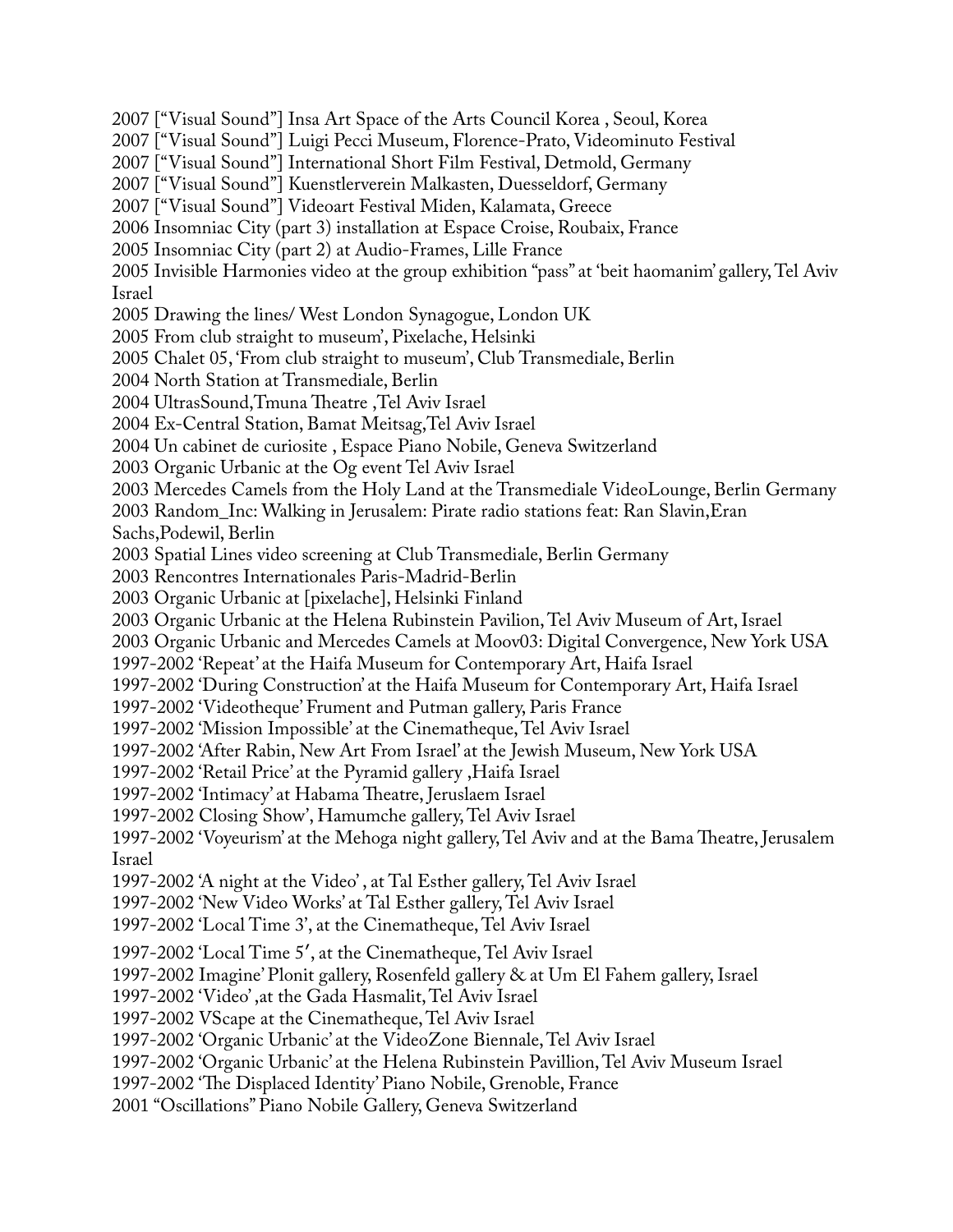1996 'The Autumn Salon' a project in a deserted building, Tel Aviv Israel 1996 Art on billboards around various locations in Israel 1996 'Lights' the Israel museum, Tel Aviv Israel 1996 'Galaxy-Less' at the Studio gallery ,Raanana Israel 1995 1:1 , Nachson gallery, Kibuts Nachshon Israel 1995 Kerech [book project] ,Kidmat Eden gallery, Tel Aviv Israel 1995 Active Still Life, Limbus gallery, Tel Aviv Israel 1994 'Artist Location Identity',Beit Haomanim gallery, Tel Aviv Israel 1994 'Transit' Art Focus, Tel Aviv Israel 1994 'Reminiscence and Obsession' ,Beit Haomanim gallery, Jerusalem Israel 1994 '90-70-90′ at the Helena Rubinstein Pavillion, Tel Aviv Museum of Art, Israel 1990-1993 'Light' Beit Haomanim gallery, Tel Aviv Israel 1990-1993 'The 6 room gallery', Jaffa Israel 1990-1993 'Zerox' , Limbus gallery ,Tel Aviv Israel 1990-1993 2D-3D at the Israel Festival, Jeruslaem Israel 1990-1993 The Sharet Fund, at the Ramat Gan Museum, Ramat Gan Israel 1990-1993 'Situations' Beit Haomanim gallery, Jeruslaem Israel

# **LIVE VIDEO-SOUND PERFORMANCE**

2016 UKRS – Uri Katzenstein+Ran Slavin "2 suits". A live sound-video show at Bascula club in Tel Aviv/ Ash Art Line production. 2016 UKRS – "2 suits". A live sound-video show at The Herzliya Museum of Contemporary Art / new project with Uri Katzenstein. 2013 Shredder, Tmuna Theatre Tel Aviv 2013 Showing Light, The Store, Tel Aviv 2013 Everything Passage 1+2, Pasaz, Tel Aviv 2012 Live video-sound at FEED soundspace/Seijiro Murayama / Pirx / Ran Slavin feat: Arik Hayut/ 2012 14/6 "Fictions and Fragments" FEED soundspace/ Ran Slavin / Lillevan/ HcGilje + Klimek / Yair Glotman+Pierce Waernek, Berlin 2012 Live with Arik Hayut at "Acoustic Scapes", Minshar Art School, Tel Aviv 2012 Live video concert at KörberForum, Elbphilharmonie Hamburg 2011 Live with Arik Hayut, Uri Frost, Asaf Tagar on Asaf Satis instruments, Haaliya st, Tel Aviv 2011 Solo performance At The Dance Box, Kobe, Japan 2011 Live act MaerzMusik 2011/ Cinema Babylon, 22:00, Berlin

2010 "A body without organs" the Center For Contemporary Arts, Kalisher 5 st, Tel Aviv

 $2010\ 25/5 - 27/5/10$  Dissolving Localities (Israel/USA) A production of The Lab Center for Performing Arts, Jerusalem

2010 Videoformes live net performance event 25/25 NIGHT WILL NOT FALL, Clermont Ferrand, France

2010 Mind-Body-Brain/ A live music soundtrack to a modern dance/lab ensemble in Tmuna Theatre Tel Aviv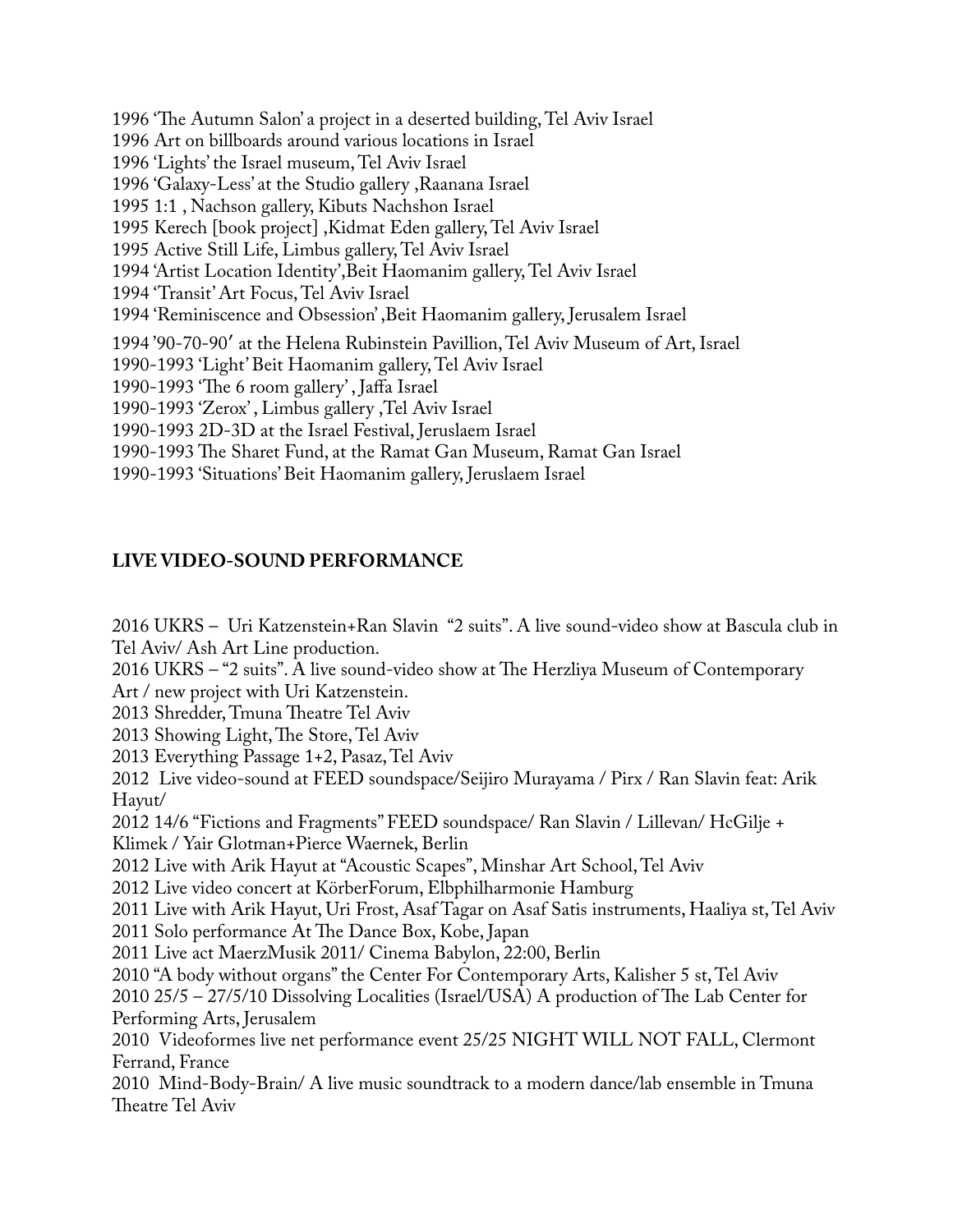2010 Digital Behaviour part2/at 'the cellar', Haifa

2009 Digital Behaviour part2 Live video sound at "Sounds"/ 20:30-23:00, Felicia Blumental Hall, Tel Aviv

2009 Digital Behaviour part1 Live video sound at the Tavi Dresdner Gallery

2009 live video-sound concert at "Culture Shock", Tsavta 2, Tel Aviv

2009 God Save The Queen In A Supermarket In Venice, POV-photo festival, Hatahana, Tel Aviv

2009 Live video-sound at Hagada Hasmalit, in memorial of Yoram Bar, Tel Aviv

2009 Live Video-Sound Performance, the third ears cinemas/ Ozenbar & Ozen Cinema/

2009 Live video performance at Videoformes, Clermont-Ferrand, France

2008 Live video performance at Plateaux festival, Contemporary Arts Centre, Torun, Poland

2008 City Mess Extravagnza Live video and sound at Manofm, Talpiyot Jerusalem

2008 Live video performance at Audiovisiva, Milan

2008 Live in Budapest, Brand Festival

2008 Live at the Barzilay, Tel Aviv

2008 Live solo a/v performance at Kol Hamila festival, Jerusalem

2008 Live solo a/v performance at Levontin7, Tel Aviv

2008 Live solo a/v performance and Insomniac City at Netwerk, center for contemporary art, Aalst, Belgium

2007 Live video performance at the Digital Arts Festival Madeira Dig, Madeira Island, Portugal 2007 Live audio improvisations at the ICA, Atlantic Waves Festival, London

2007 Memory Tunes video-sound concert at "Perfect Strangers" Brucknerhaus, Ars Electronica, Linz

2007 Video-sound concert show at the opening event "More then Memories" of Ars Electronica, Linz

2007 Memory Tunes/ Live audiovisual show + video installation at the Video Marina, Bat Yam, Israel

2007 Live audio-video at the Bezalel Art Academy, Bezalel Art Academy, Architecture Dept, Jerusalem

2007 Live audio-video at the Musrara Mix festival, Jerusalem

2007 Audio impro at the Teiva, Jaffa IL

2007 Live audio-video at Levontin 7, Tel Aviv, 20:30-22:45, IL

2007 Quiet, Video Riot/ Live audio-video at the CCA, Tel Aviv

2006 "Untitled Memories" live audio-video at "Man without shirt" cafe barzilay, Tel Aviv

2006 Live audio-video at C/SIDES, International Convention Center, Jerusalem

2006 LIVE CINEMA NIGHTS, ISEA 2006 – international symposium of electronic arts / Zero One San Jose, California

2006 Live audio-video at MERSAND CAFE, frishman corner of ben yehuda, Tel Aviv

2006 CLOSE YOUR EYES/ Live audio-video at MERSAND CAFE

2006 RS VS CE at the Khan Theatre, 21:00, Jerusalem

2006 Live audio-video at the opening night of Turn on, tune in, drop out computer arts festival, Maribor, Slovenia

2006 Live audio improv at the Teiva, Jaffa Tel Aviv

2006 Live audio-video at M12, as part of PRUIG, Berlin

2006 Live audio-video and Insomniac City screening at DESI, Nurnberg, Germany

2006 Live audio-video at  $\hat{A}$ "Under/Ctrl $\hat{A}$ ", Forum StadtPark, Graz Austria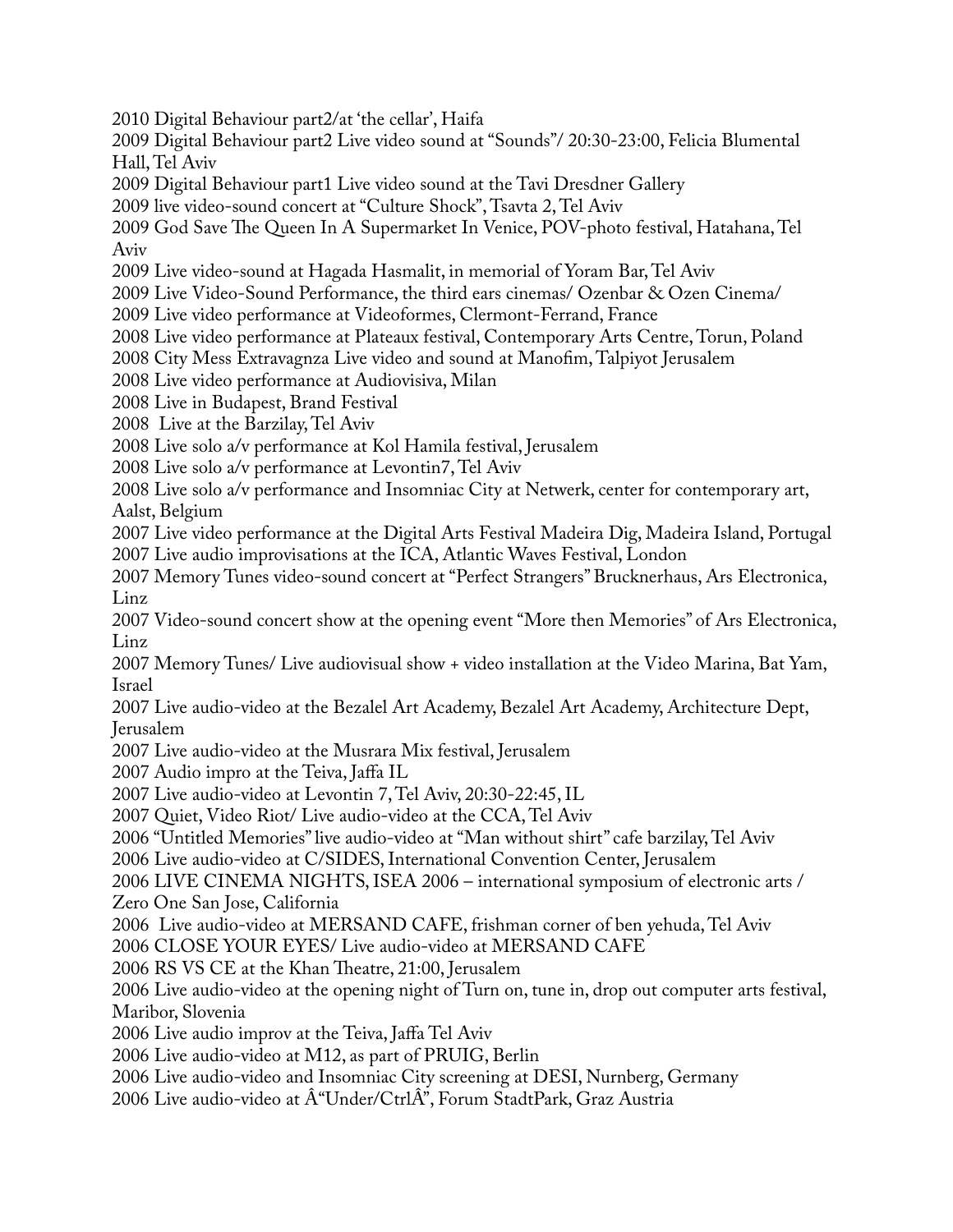2006 Rs vs Ce live at Vortex, ben avigdor st, Tel Aviv

2005 RS vs CE [Ran Slavin vs Cadaver Eyes]live video performance-installation, Digital Art Lab, Holon, Israel

Live audio-video at ctrl\_alt\_del opening night, 9th International Istanbul Biennial, Turkey 2005 Electro acoustic assemble,'hagda hasmalit',w/daniel davidovsky,loic kessous,ido govrin,rami gabay, karni postel,Tel Aviv

2005 Live audio-video at the Haifa Museum of Contemporary Art, Israel

2005 RS vs CE Live at the 'Lab' Jerusalem Israel

2005 Live audio-video at BRG2005, Braga, Portugal

2005 Tedarim, Live audio-video – Organic Urbanic Decomposition/ Cafe Barzilai, Tel Aviv Israel

2004 Live audio-video at V2 Affective Turbulance, Deaf 04, Rotterdam Holland

1998-2005 Live audio-video at Art Space, Tel Aviv Israel

1998-2005 Live audio-video Bamat Meitsag, Tel Aviv Israel

1998-2005 Live audio-video at UltraSound, Tmuna Theatre, Tel Aviv Israel

1998-2005 Live audio-video at Ex-Central Station, Bamat Meitsag, Tel Aviv Israel

1998-2005 UltrasSound, Tmuna Theatre, Tel Aviv Israel

1998-2005 Ex-Central Station, Bamat Meitsag,Tel Aviv Israel

1998-2005 Live audio-video at Tal Esther Gallery, Tel Aviv Israel

1998-2005 Live audio-video at "SomeKindOfHead, Under a/v signals", program curator, Video-

Zone Biennale, Tel Aviv Israel

1998-2005 Cobra Live Ensemble, JahPan, Tel Aviv Israel

1998-2005 Live audio-video at the International Film Festival, Jerusalem Israel

1998-2005 Live audio-video at V-Junky, Jah-Pan club, Tel Aviv Israel

1998-2005 Live audio-video at Audiosphere, with Cristof Shlagel & Thomas Koner, Tel Aviv Israel

1998-2005 Live audio-video, Isratim, Israeli Film Festival, Paris France

1998-2005 Live audio-video at Tal Esther Gallery, Tel Aviv Israel

1998-2005 live at B12, Jerusalem Israel

1998-2005 Opening show for Transmediale 03, at the Haus der Kulturen Der Welt, Berlin Germany

1998-2005 Live audio-video at Maria ost Bahnhof, Club Transmediale, Berlin Germany

1998-2005 Live audio-video at CLUB KROWADERSKA 52, Krakow, Poland

2003 Live audio-video at the Fact Records Evening, Tel Aviv Israel

2003 Live audio-video at the "Hermannshof " Hannover, Germany

2003 Live audio-video at Recycle Art, Brussells Belgium

2003 Live ensemble with John Zorns Cobra ensamble, At the Israeli Theatre Festival, Jerusalem Israel

2003 Live video improv with Tamar & Kolika at Israel Art, Tel Aviv Israel

2003 Live Video at videofy, Sofabeat, Tel Aviv Israel

2002 Live with Uri Frost as "Subo" at the Festspiehaus, St Polten, Austria

2002 Live with Uri Frost as "Subo" t in Maribor, Slovenia

2002 Live with Uri Frost as "Subo" at Hamehoga, Tel Aviv Israel

2001 Live Audio and Video "Constructive Chaos and Video Dna" at the opening night of the Digital Art lab, Holon Israel

2000 V/J Vol1/ Live Video at the Matmid Theatre, Tel Aviv Israel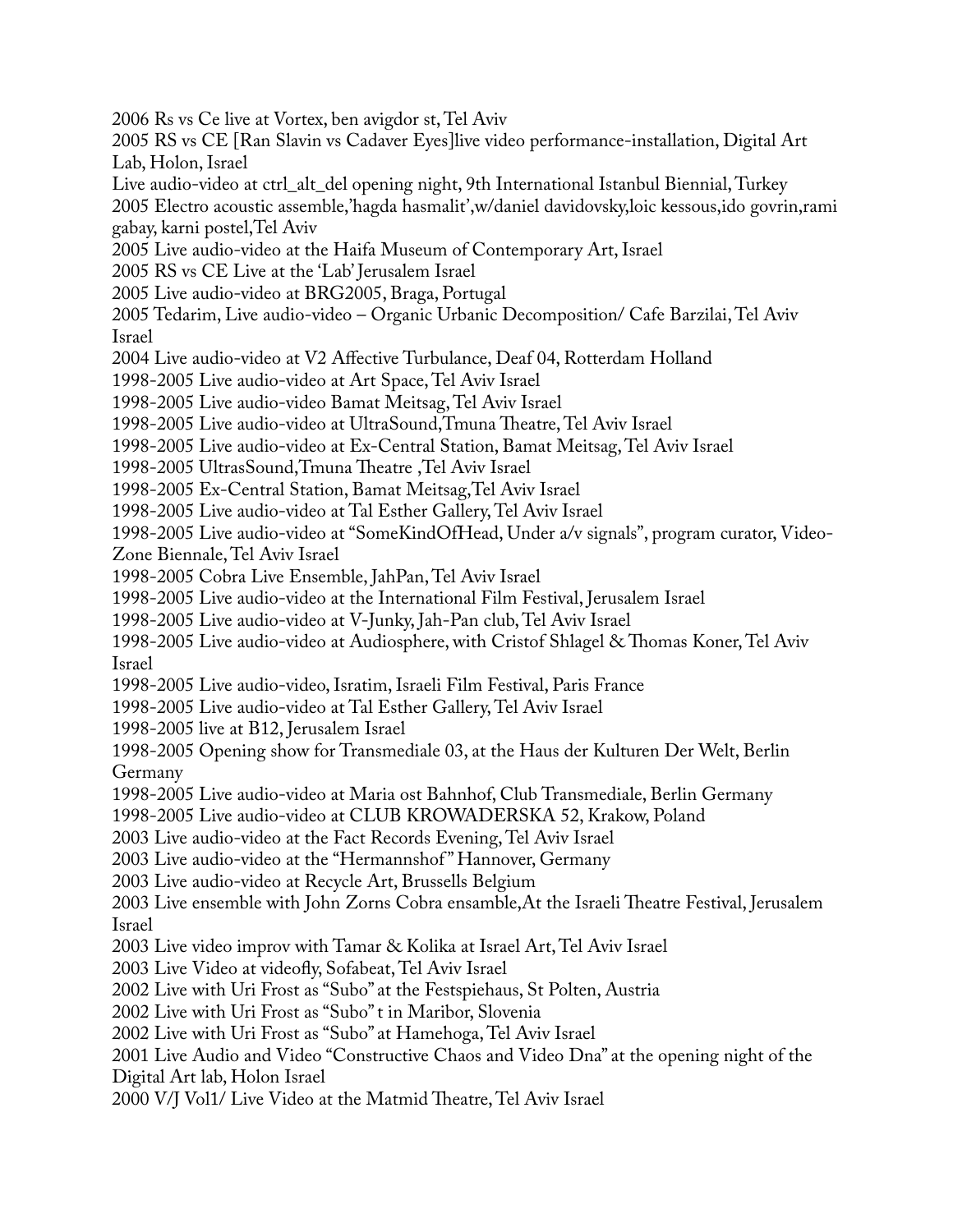2000 Live video @ Rephlex label, Aphex Twin, Mike Dread, Dead Sea and at the Electric Tunnel Club, Tel Aviv Israel

1999 DisOrientTension, live audio and video installation for 5 hours, Israel Theatre Festival, The Italian synagogue, Jerusalem

1999 "TV and Bunny ears" @ Habima. Live audio-video collaboration with the late book author and story teller Yosel Birnstein @ Du-Oman Festival,

1999 TV and Bunny ears" @ the Tel Aviv Museum of Art

1999 TV and Bunny ears" @ the Israel theatre – Jerusalem Israel

1999 Lipstick Synk [Slavin+Shargoretsky] live at the Podewil, Berlin Germany

1999 Lipstick Synk [Slavin+Shargoretsky] live at Next Festival, Tel Aviv Israel

## **AUDIO RELEASES / COMPACT DISK, VINYL, DIGITAL**

2021 Dragon Honey (upcoming) 2021 Dirty Dancing (upcoming) 2017 Digital Junkies in Strange Times ,Digital, Cronica 2016 Bittersweet Melodies, Cronica, Limited CD+Digital,solo 2015 Rail Cables winter selection, Scanner, Greg Fox, Ran Slavin, Dru\$s, (Manchester) 2 vinyl LP & digital 2013 Showing Light, False Ind, Limited CD+Digital,solo 2012 Shalosh-Hait [Slavin/Oppenheim/Hareuveni], CDx2 2010 Cronica L, CD v/a 2010 The Mediterranean Drift, Cronica, CD solo 2008 Nocturnal Rainbow Rising, Cronica, Digital, solo 2007 The Wayward Regional Transmissions, cd Cronica, Digital, solo 2006 Insomniac City, Mille Plateaux, DVD+CD solo 2006 Into The Void, Meissner/Slavin/Sachs, cd Sub Rosa Records, CD, collaboration 2005 Can I have 2 minutes of your time?, cd/dvd Cronica, 2XDVD+CDv/a 2005 Past Present Future. cd Ak Duck Records, CD v/a 2005 Aka Resses, Type/+, mini cd Ak Duck records CD EP, solo 2004 Bizz\_Circuits\_play\_Intifada\_Offspring, Mille Plateaux Media, DVD+CDv/a 2004 Click and Cuts 4, cd/2xvinyl Mille Plateaux Media, v/a 2004 Tropical Agent / Ears in Water, product 02, Cronica,CD solo 2003 On Paper, as Bz\_ToneR [with Sebastian Meissner], 2xcd Cronica, 2XCD v/a 2003 Electronic Facts, cd Fact records, CD v/a 2002 Walking in Jerusalem, Random\_Inc Mille-Plateaux, CD+2XLP v/a 2002 Quanta+Else|Studio Blanks 01-02, cd Esoteric Recordings, solo 2001 Lipstick Sync [Slavin+Shargoretsky aka Dj E]: Eastern Symphonies, Nana Discs/Esoteric Recordings, CD 2000 SharkMoneySexFastEntertainment, Earsay Records, CD solo 2000 Israelian Jungle, B.N.E records, CD v/a 1999 Thermo-Swing, Esoteric Recordings, CD solo 1996 Rare [Slavin/Frost/Hayut/Horovitz]- Private Pleasures, Hed Arzi records CD 1992 Rir [Slavin/Frost/Hayut/Horovitz], Hed Arzi records CD+MC 1987 Shalosh-Hait [Slavin/Oppenheim/Hareuveni], self titled LP